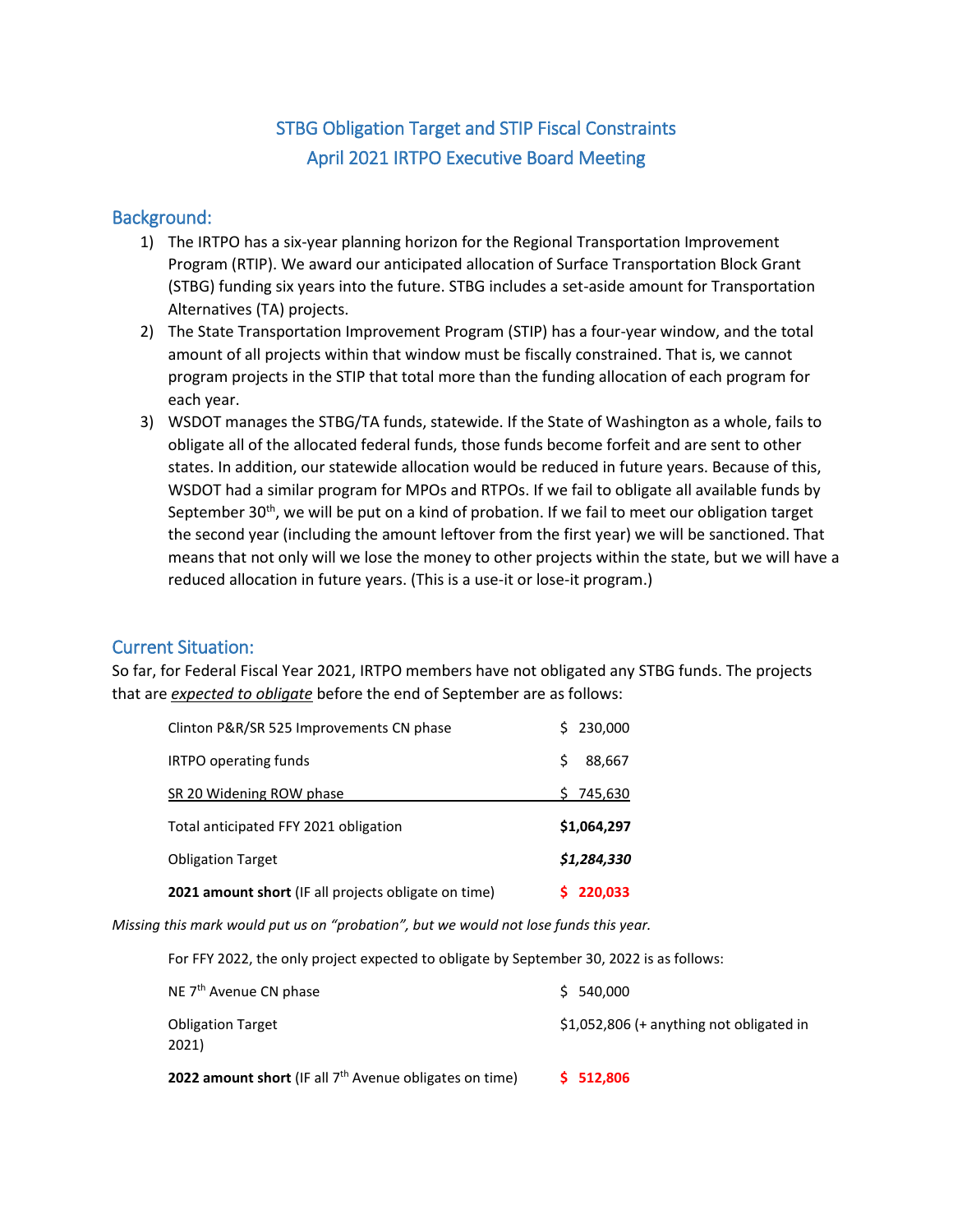If we miss the target two years in a row, we will forfeit the remaining funds and have a reduced allocation going forward. **The amount we stand to lose if we miss both targets is \$732,839.** Our future allocations will also be reduced by this amount. **That would take our annual allocation from \$1,052,806 to \$319,916.** We would then have to decide which of the IRTPO member projects that have been awarded future funds would lose funding. (It would be like a reverse Call for Projects.)

# Opportunities:

The best way to avoid sanctions is to avoid missing the obligation target. With that in mind, we do have a few possibilities to bridge the gap.

1) Dave Kaiser (WSDOT Federal Authorization and Reporting) has suggested the following:

*The Port's passenger-only ferry dock project is STBG eligible. Should you choose, you can change the current TAP funding to STBG and/or award it additional STBG for CN. Regardless of how much funding you award to this or any project, those funds would still need to be obligated by September to count towards your 2021 target.*

\* This action would also alleviate the fiscal constraint issue with the TA (or TAP) projects, as identified in the STIP.

- 2) Bill Oakes has suggesting moving the PE phase of the East Camano/Cross Island Road project from 2025 to 2021. There is no funding source identified for ROW or CN for this project.
- 3) There is a slight possibility the SR 20 widening project could obligate CN funds as early as September of 2022. However, the project is not fully funded and no CN funds can be obligated until all funding is in place.
- 4) The last option is to let the obligation target pass for 2021, and take all possible steps to make sure we do not miss the target the second year, leading to sanctions.

## Analysis:

### **Port of South Whidbey**

The Port of South Whidbey originally requested \$650,000 for the dock replacement project. The Port was awarded \$319,000 in TA funds. If we award the Port \$650,000 in STBG funds, we could put that in the STIP as \$220,000 in 2021, and \$430,000 in 2022.

- Assuming all other projects on the list obligate in time, this would meet our goal for 2021, and bring us to within  $\sim$  \$83,000 of our goal for 2022.
- Shifting this funding from STBG to TA also alleviates the fiscal constraint issue with TA funding in the STIP
- The Port already has staff working with WSDOT Local Programs on this project and is ready to go to ad for design services as soon as the funds can be obligated.
- The Port funded the initial phase (removal of the existing, damaged structure) in-house.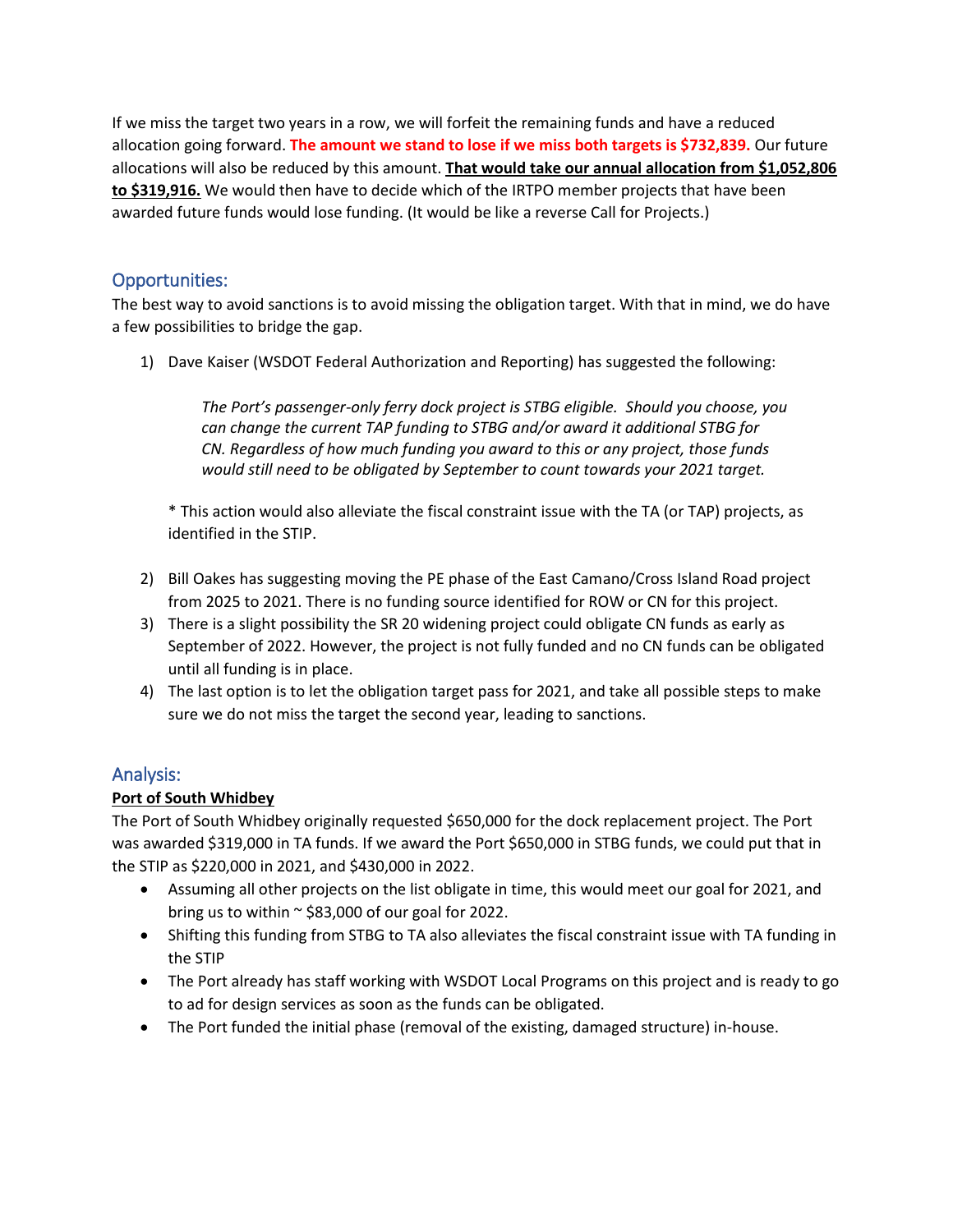#### **East Camano/Cross Island Intersection**

Island County requested, and was awarded, \$800,000 for the PE phase for this roundabout project on Camano Island.

- The PE phase was initially slated for 2025, but could be brought into this year, if staffing is available to obligate funds and manage the project.
- There is no funding pool identified for ROW or CN phases.

### **SR 20 Shoulder Widening: Race to Welcher**

IRTPO has awarded funds to the joint County/WSDOT project on SR 20 in two, consecutive award cycles. In 2018, \$1,230,000 was awarded. In 2020, \$1,950,000 was awarded. Adding in the County match of just under \$500,000, the project funding is still more than \$800,000 short of the original cost estimate. New cost estimates from late March indicate that the project is closer to \$1,200,000 short of full funding.

- This project is currently in design and the Project Manager expects to obligate ROW funds by September of this year. *If the environmental is not completed in time, the ROW will not be obligated in 2021, leaving us further short of the 2021 obligation target.*
- STBG CN funds cannot be obligated until full funding for the project is identified.
- WSDOT is requesting a federal earmark for the remaining funding.

#### **Do Nothing Option**

IRTPO could opt to make no changes for 2021, with the intention of hitting the target in 2022, to avoid sanctions. This option is viable, but risky. In 2020, a local MPO (one with a much bigger budget than IRTPO) missed its obligation target by about \$25,000, because two projects completed under-budget and previously obligated funds were returned. This year, because of a multitude of issues related to COVID and staffing, etc., some of that MPO's agencies have pushed projects out or canceled them. The MPO anticipates missing the obligation target this year by more than \$1,000,000. At the recent MPO/RTPO/WSDOT Coordinating Council, that MPO Director pleaded for grace, and was told that there was nothing that could be done. This is the second year in a row, therefore the sanctions will apply to this amount and future funding allocations.

Bottom line: There is no wiggle room! I do not recommend the IRTPO take this risk.

## Staff Recommendation:

It is the responsibility of the TAC to make a recommendation to the Executive Board on how to, or whether to, address this issue. My recommendation to the TAC is to convert the \$319,000 in TA funds awarded to Port of South Whidbey to STBG funds, and award an additional \$331,000 in STBG funds to fully fund the project as requested in the application. This action would eliminate the issues with both the TA over-programming and the STBG under-programming for 2021 and 2022.

On April 8, 2021, the TAC voted to send the staff recommendation forward to the Executive Board.